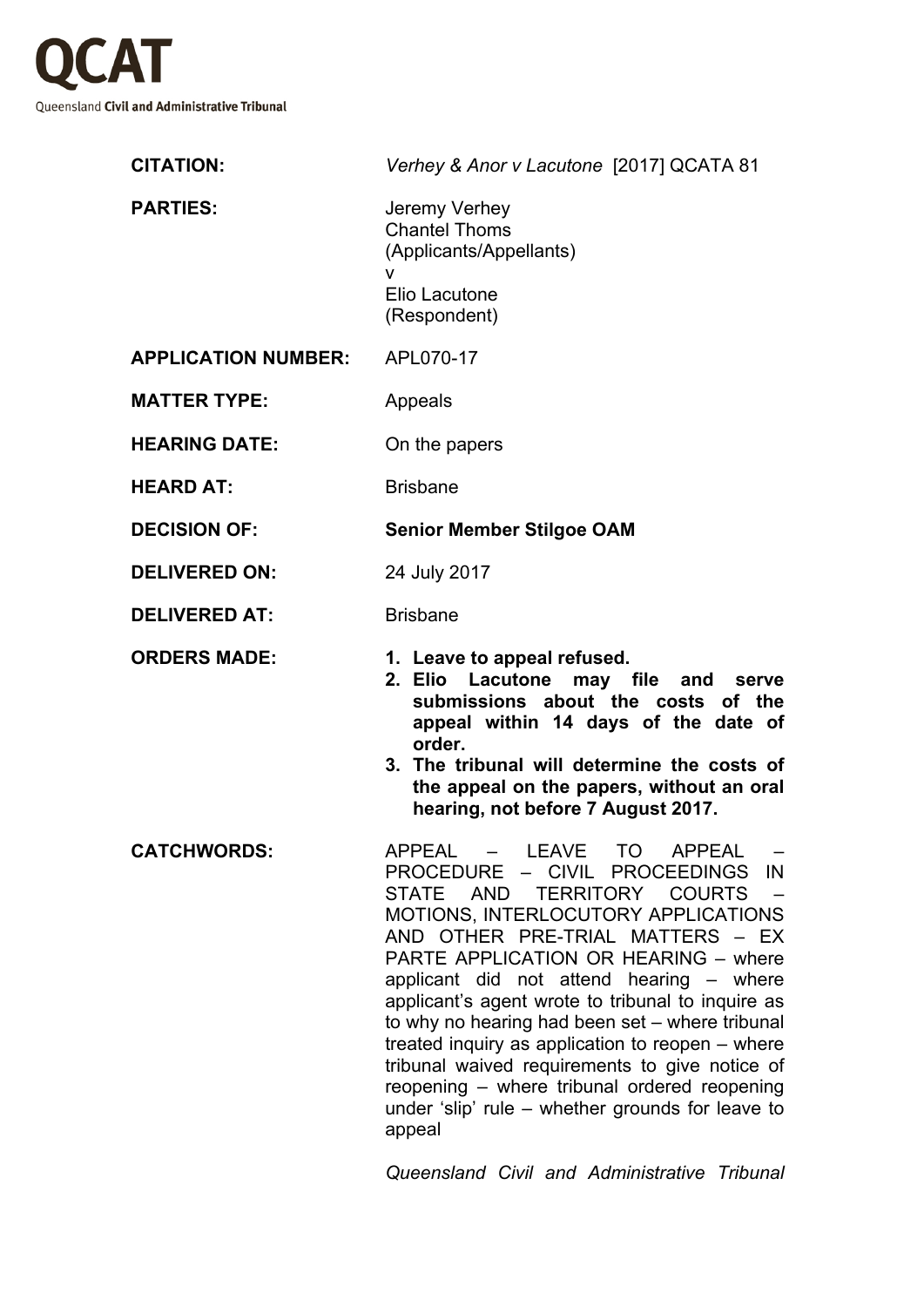## *Pickering v McArthur* [2005] QCA 294

### **APPEARANCES:**

This matter was heard and determined on the papers pursuant to s 32 of the *Queensland Civil and Administrative Tribunal Act* 2009 (Qld) (QCAT Act).

# **REASONS FOR DECISION**

- [1] Jeremey Verhey and Chantel Thoms rented a house from Elio Lacutone through his property manager, Place.
- [2] The tenants stopped paying rent and vacated the house before the end of the tenancy. Place filed an application for compensation for rent arrears, break lease fees, and the loss of rent until it found a new tenant.
- [3] Mr Verhey and Ms Thoms agreed that they left the tenancy early but they filed material showing that they found another tenant for the property – at a reduced rental – and Place unreasonably refused to accept that tenant.
- [4] On 26 November 2016, the tribunal refused Place's application for compensation. Neither Place nor Mr Lacutone attended that hearing.
- [5] On 13 February 2017, the tribunal ordered a reopening of the proceeding and directed the proceeding be listed for hearing. The reopened hearing has not yet occurred.
- [6] Mr Verhey and Ms Thoms want to appeal the decision to grant a reopening. Because this is an appeal from a decision of the tribunal in its minor civil disputes jurisdiction, leave is necessary.<sup>1</sup> Leave to appeal will usually be granted where there is a *reasonable argument* that the decision is attended by error, and an appeal is necessary to correct a *substantial injustice* to the applicant caused by that error.<sup>2</sup>
- [7] Mr Verhey and Ms Thoms say the tribunal erred in granting the reopening because it had no power to do so. They say that the tribunal did not comply with the requirement to give them notice of the proposed reopening application. They say the tribunal failed to provide natural justice.

### **Did the tribunal have power to grant the reopening?**

[8] The tribunal purported to reopen the proceeding under s 135 of the QCAT Act. Mr Verhey and Ms Thoms say that s 135 does not give the tribunal that power. They are correct in that submission; the tribunal's power in s

<sup>1</sup>  $QCAT$  Act, s  $142(3)(a)(i)$ .<br>2 Pickering v McArthur [200

<sup>2</sup> *Pickering v McArthur* [2005] QCA 294, [3].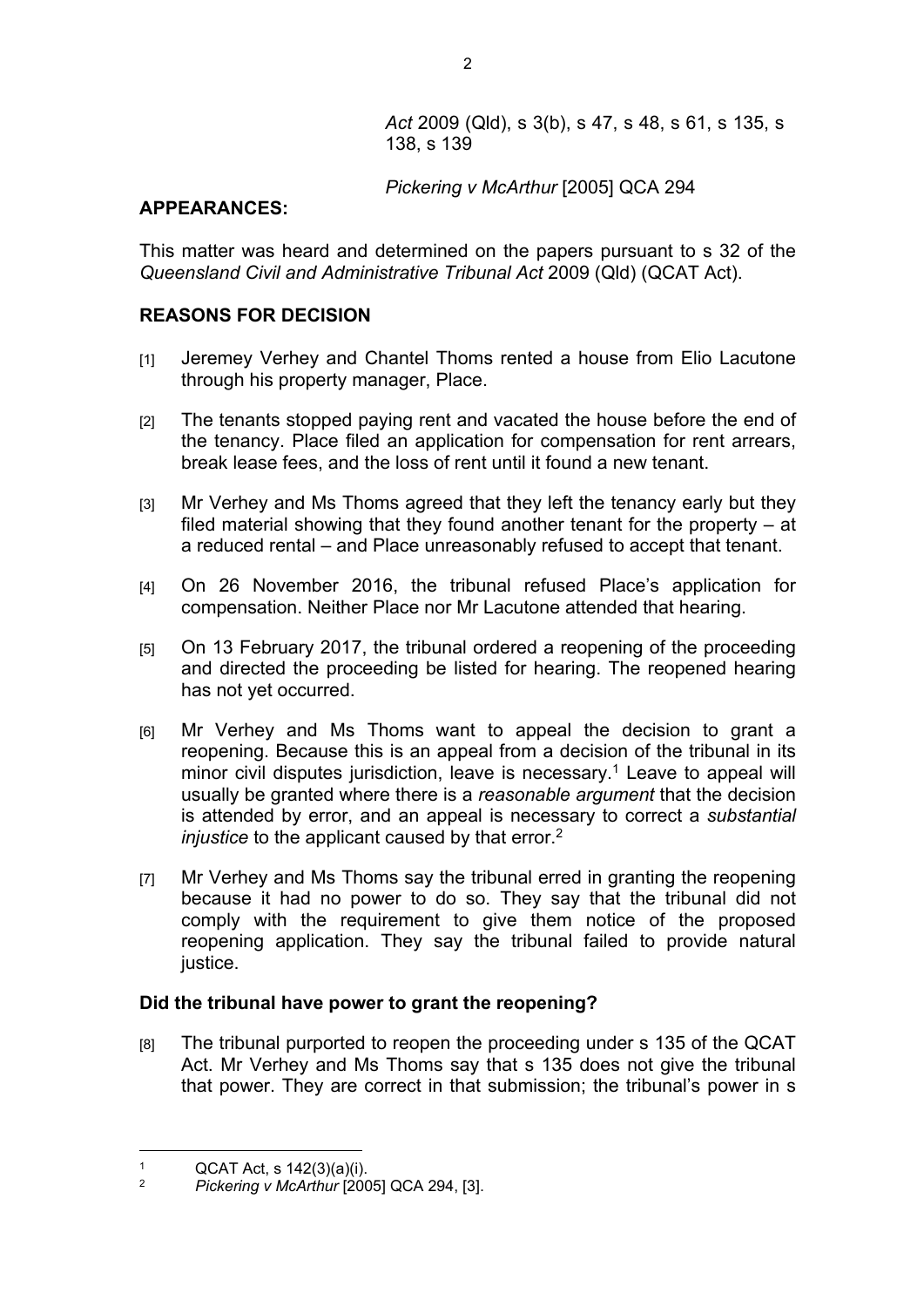135 is to correct a clerical mistake, or an error arising from an accidental slip or omission.

- [9] The reopening was granted, apparently, because Place had not received a notice of hearing. The file shows that the tribunal posted the notice of hearing to Mr Lacutone. That is not surprising, as the address for service was Mr Lacutone's address. Although it purported to act for Mr Lacutone, Place had not filed a notice of address for service.
- [10] It cannot be said that there was a clerical error in the tribunal's decision to serve the notice on the nominated address for service. Equally, there is no evidence of an accidental slip or omission.
- [11] The power to reopen the proceeding lies in s 138 of the QCAT Act. As Mr Verhey and Ms Thoms point out, that requires an application from either Place or Mr Lacutone.
- [12] Place sent an email to the tribunal on 7 February 2017 asking why the proceeding had not been listed for hearing. It seems the tribunal treated Place's email as an application to reopen the proceeding. Because the tribunal has an obligation to act informally<sup>3</sup> and the power to waive compliance with a procedural step, $4$  it cannot be criticised for deciding to treat Place's email as an application to reopen.
- [13] Of course, the application to reopen was well outside the 28-day timeframe required by the QCAT Act<sup>5</sup> but the tribunal has the power to extend the time fixed for starting a proceeding.<sup>6</sup>
- [14] Subject to the tribunal's obligation to act fairly, which I will discuss later, the tribunal did have power to grant the reopening.

#### **Did the tribunal comply with the requirement to give Mr Verhey and Ms Thoms notice of the reopening application?**

- [15] The tribunal did not comply with the requirement to give Mr Verhey and Ms Thoms notice of the reopening application. That much is clear from the order, as the tribunal expressly stated that compliance with s 139(2) – which requires notice to be given – was waived.
- [16] As I have already mentioned, the tribunal may waive compliance with procedural requirements.<sup>7</sup> Whether it should have done so is a question of whether it fairly exercised its discretion.

#### **Did the tribunal fail to provide natural justice?**

<sup>3</sup> QCAT Act s, 3(b). 4

Ibid, s 61(1)(c). 5

Ibid, s 138(2)(b). 6

Ibid, s 61(1)(a). 7

Ibid,  $s \ 61(1)(c)$ .